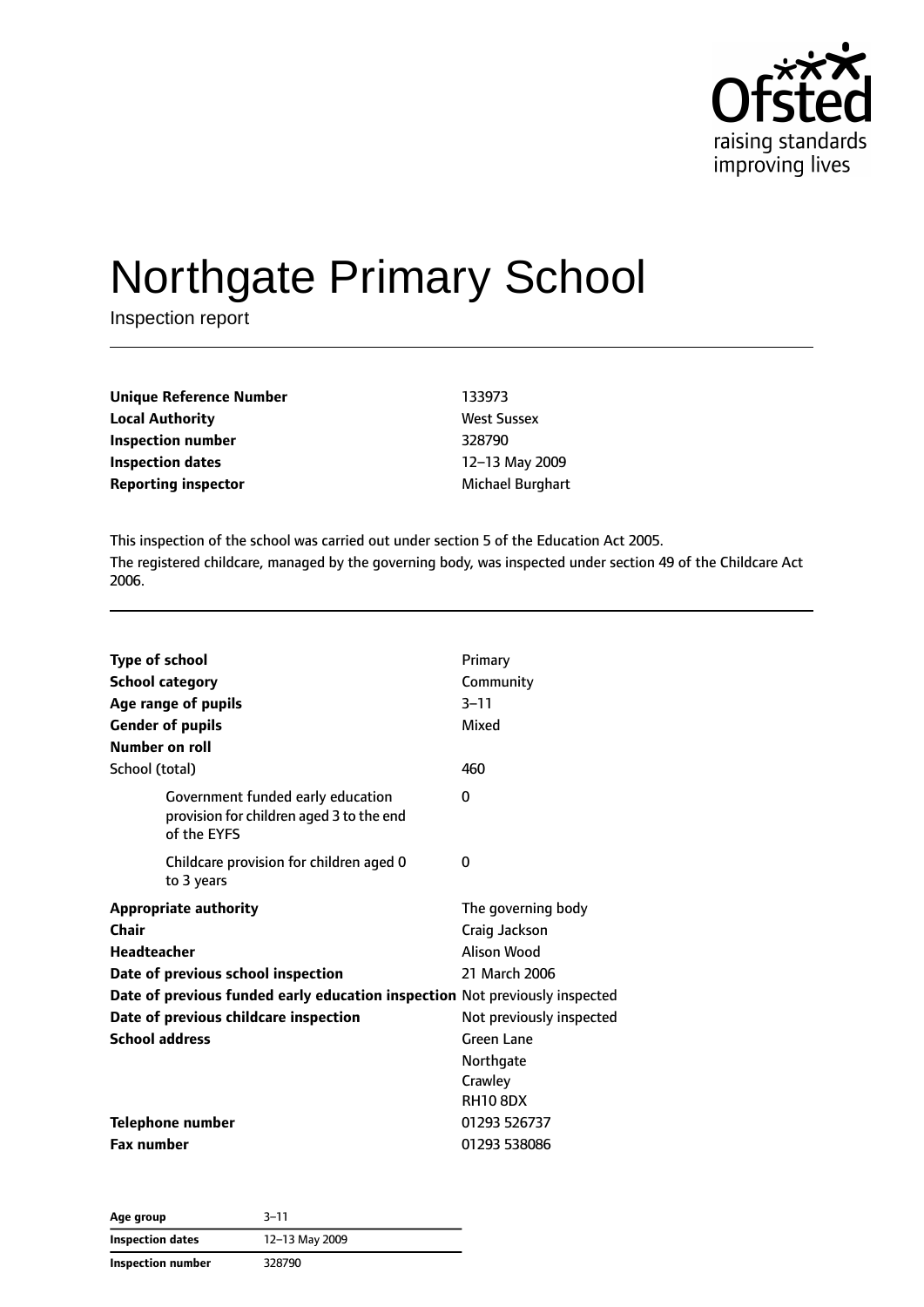.

<sup>©</sup> Crown copyright 2009

Website: www.ofsted.gov.uk

This document may be reproduced in whole or in part for non-commercial educational purposes, provided that the information quoted is reproduced without adaptation and the source and date of publication are stated.

Further copies of this report are obtainable from the school. Under the Education Act 2005, the school must provide a copy of this report free of charge to certain categories of people. A charge not exceeding the full cost of reproduction may be made for any other copies supplied.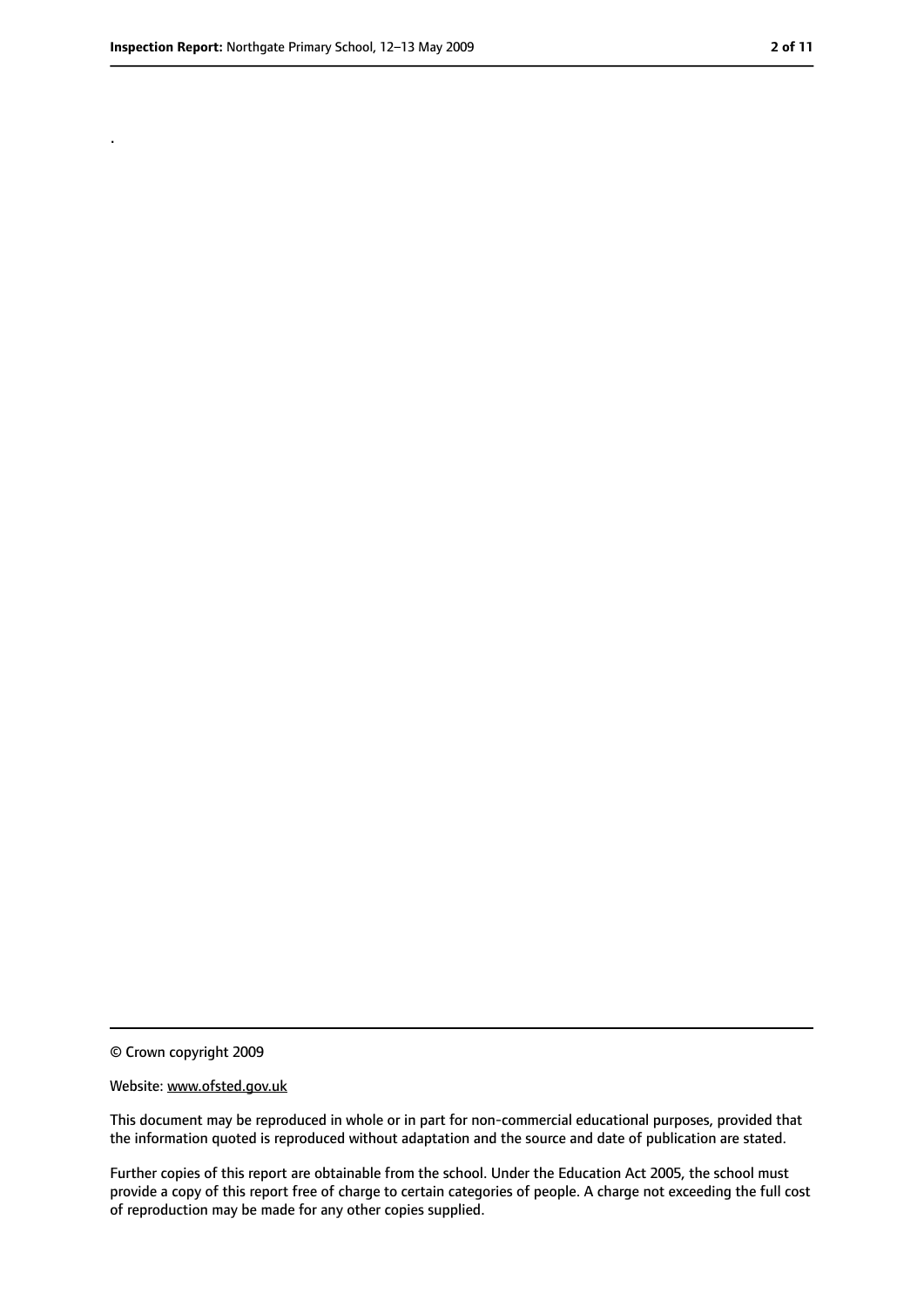# **Introduction**

The inspection was carried out by three additional inspectors.

### **Description of the school**

This is a much larger than average primary school. Nearly half the pupils are from minority ethnic backgrounds, the largest of which is Pakistani. The proportion of pupils whose first language is not English is well above the national average. A greater than average proportion of pupils join or leave the school at times other than at the start of Nursery or the end of Year 6. The school has a special support centre for pupils with hearing impairment with places for 15 pupils. For most of their time such pupils are taught in mainstream classes. Acrossthe school the proportion of pupils with learning difficulties and/or disabilities is well above average. Children start school part time in the Nursery which, together with the two Reception classes, makes up the Early Years Foundation Stage provision.

### **Key for inspection grades**

| Grade 1 | Outstanding  |
|---------|--------------|
| Grade 2 | Good         |
| Grade 3 | Satisfactory |
| Grade 4 | Inadequate   |
|         |              |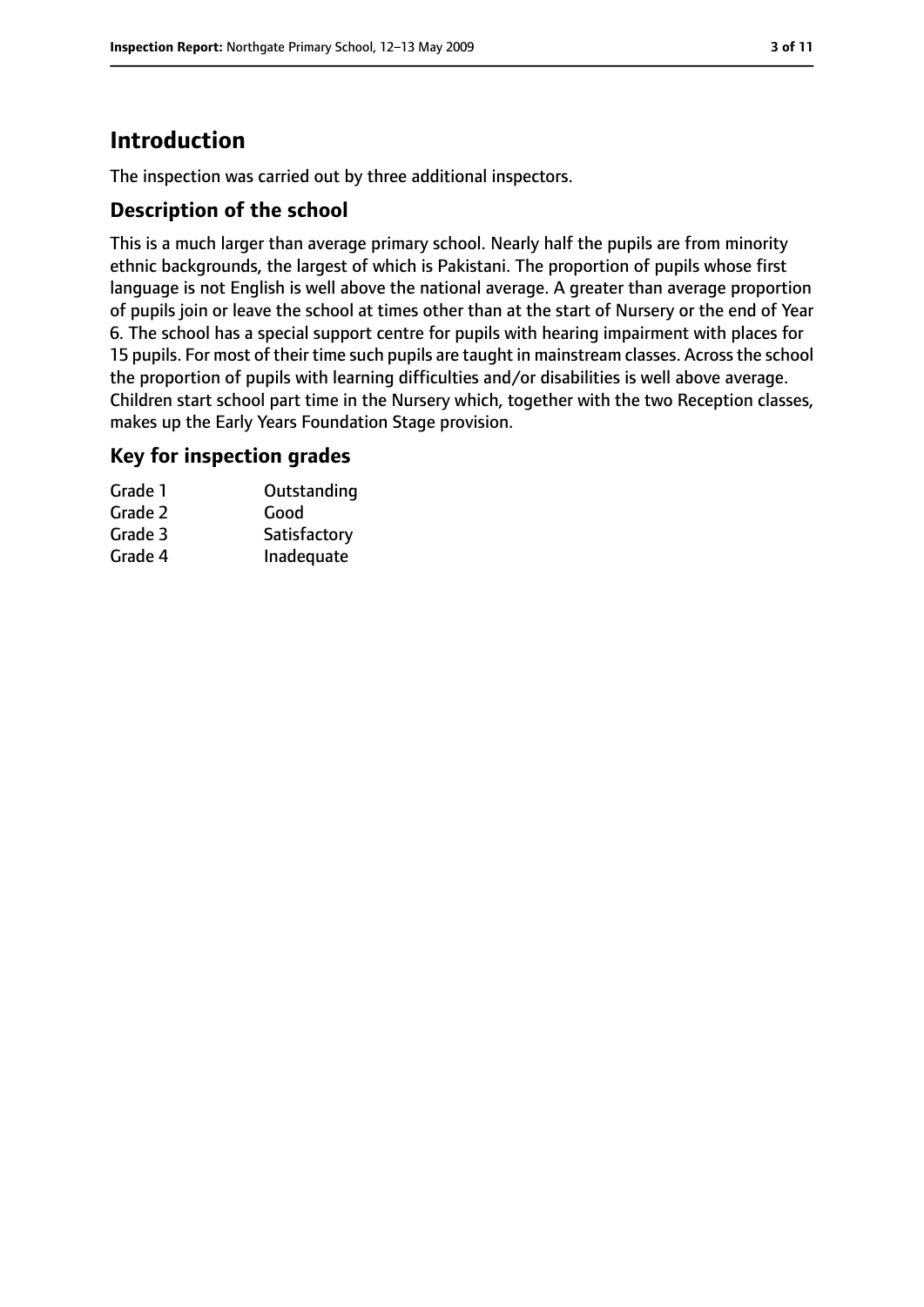# **Overall effectiveness of the school**

#### **Grade: 2**

This is a good school where pupils are particularly happy and keen to learn. Excellent pastoral care ensures that pupils' personal development is outstanding. Effective educational guidance helps pupils make good academic progress from starting points which are well below national expectations. Pupils achieve well whatever their background or ability. Standards have been improved from significantly below average in 2006 to broadly average by the time pupils leave the school, although writing standards fall below this. In 2008 there was a marked difference between the performance of more-able pupils in science, where girls in particular did well, and English and mathematics. This has been successfully addressed with more-able pupils making the same good progress in all three subjects. The development of assessment involving pupils in evaluating their own work to improve standards is a success story in English, mathematics and science. Academic support and guidance are not so well established in other subjects and opportunities are missed to promote progress. Support for those with hearing impairment is outstanding, helping such pupils to be fully included in all activities. Other pupils with learning difficulties and/or disabilities are well provided for.

The school is well led and managed under the excellent guidance of the headteacher. She is well supported by senior managers. They have fashioned staff and governors into a strong team and this provides the basis of the school's good capacity to improve. Middle managers make a satisfactory contribution to school development. Their day-to-day management is good but they do not all have a clear enough understanding of how particular groups of pupils are doing and are not sufficiently involved in analysing data across a range of subjects to be sure of pupils' progress.

Pupils enjoy their learning because teachers provide them with work well suited to their abilities in ways that are interesting. The school has built upon the good care reported in the last inspection. Physical and pastoral care are outstanding and excellent relationships are at the heart of the school's child-centred ethos. Teaching is good overall drawing on the school's good curriculum, notwithstanding a few lessons where the pace is too slow and where some activities go on for too long. There is a core of excellent teaching and support which forms a good model for improving teaching as a whole. All staff successfully encourage pupils' personal development and set good examples. Pupils are growing up as sensible caring young people, who are sensitive to others' points of view. They have an excellent understanding of healthy lifestyles and appreciate how to stay safe. Spiritual, moral, social and cultural development is excellent. From the beginning of their time in Nursery through to the end of Year 6 pupils learn that their actions affect other people. This is the basis for outstanding (but not perfect!) behaviour and pupils' positive contribution to the school and local community. Pupils are well prepared for future study and life in general.

### **Effectiveness of the Early Years Foundation Stage**

#### **Grade: 2**

Children of all backgrounds and abilities get off to a good start in Nursery and Reception. They quickly settle into routines and respond extremely well to what is expected of them. They make excellent progress in personal, social and emotional development, readily making choices, sharing, taking turns and showing consideration. This helps children to become independent learners and underpins the school's excellent ethos. Parents are overwhelmingly supportive of the school, in particular they are pleased with what Nursery and Reception have to offer: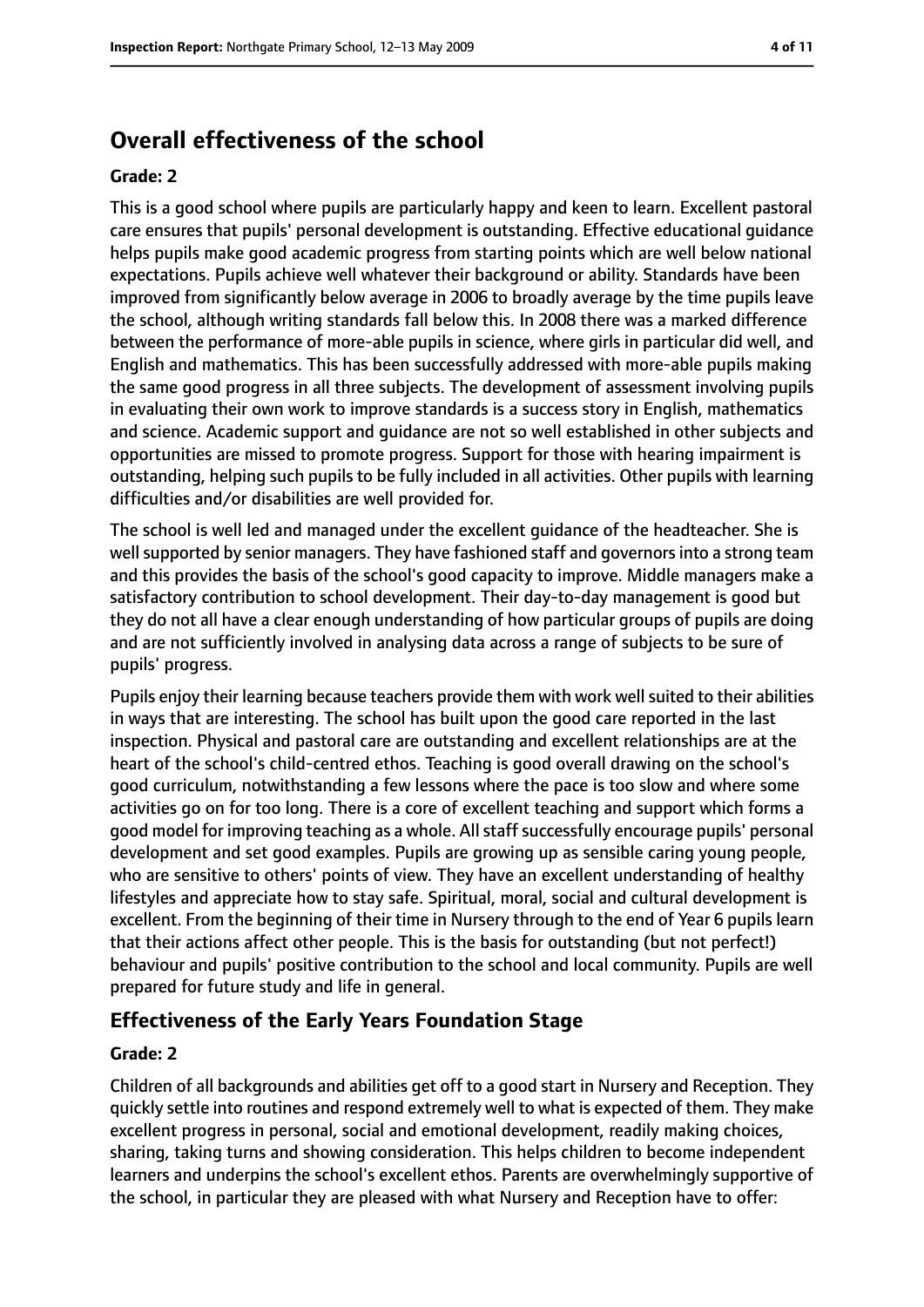'Fantastic support for my child. She is really happy to come to school,' was a typical comment. Parents clearly appreciate that the school takes excellent care of their children.

Whilst it has not always been the case in recent years, children currently in the Early Years Foundation Stage are making good progress from starting points that were well below expectations. Standards this year are likely to be average by the time children join Year 1, the exception being in early writing skills where standards are below average, despite good progress. Teaching and support are good overall with examples of outstanding teaching in the Nursery. Assessment is used effectively to identify how well children are doing and in planning what to do next.

Relationships are excellent and children's behaviour is outstanding. Provision is well led and managed with a successful commitment to encouraging learning through play activities. Although there are times when some children in Reception receive too little direction from the teacher, good use is made of the excellent space and facilities inside and outdoors.

### **What the school should do to improve further**

- Enhance the quality of teaching, building on the good models which already exist, to improve the minority of lessons where pace is too slow and expectations are not high enough.
- Develop the monitoring of middle managers to improve their awareness of, and their impact on, standards and progress in the subjects they are responsible for.
- Improve the use of assessment to drive up standards in foundation subjects, making good use of established practice in English, mathematics and science to involve pupils more effectively in evaluating their own performances.

# **Achievement and standards**

#### **Grade: 2**

In a big improvement since 2006, pupils achieve well. Standards have been improved from significantly below average to broadly average in response to improved teaching, planning and well-targeted extra support. From the beginning of Nursery to the end of Year 6 progress is good. Recent improvements in the Early Years Foundation Stage have resulted in children making strong progress to reach broadly average standards at the start of Year 1. This lays down a secure basis for the future. However, in previous years this was not the case with the Years 1 and 2 pupils regularly having started Key Stage 1 below average. Consequently, the average standards likely this year at the end of Year 2 represent good progress. Until this year pupils entered Year 3, the start of Key Stage 2, with below average standards. By reaching broadly average standards at the end of Year 6, pupilsshow that they have made good progress. For a variety of pupils with acute disabilities, achievement is excellent. Pupils who speak English as an additional language and those with learning difficulties and/or disabilities make the same good progress as most of their classmates. Some pupils, for example those with hearing impairment, often make outstanding progress in developing communication skills.

# **Personal development and well-being**

#### **Grade: 1**

Pupils' personal development is a clear strength of the school. The independence which is successfully nurtured in the Early Years Foundation Stage is being built on very effectively throughout the rest of the school. It is the basis of the school's approach to learning. Pupils are tolerant and caring and demonstrate high levels of consideration for each other's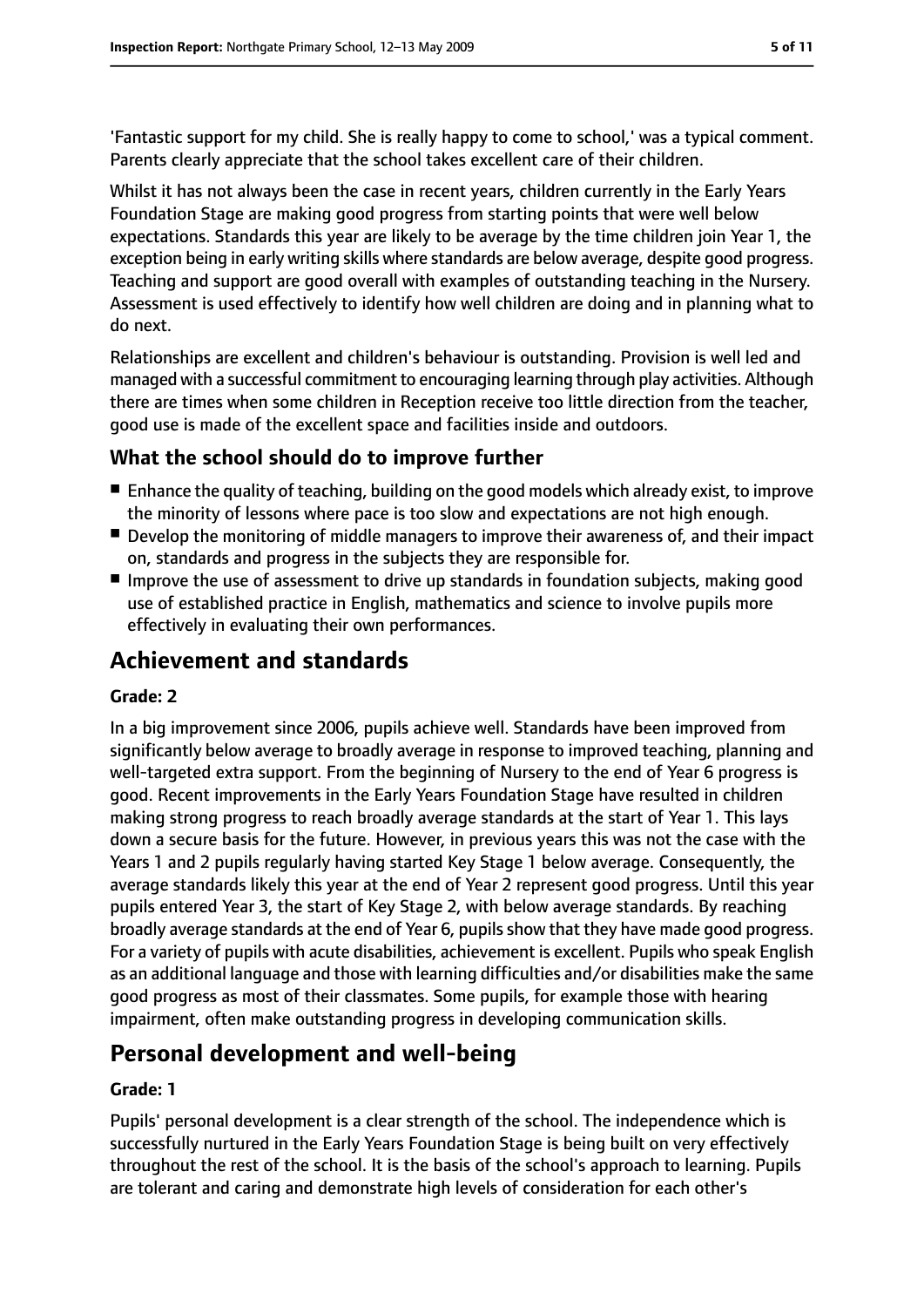backgrounds and abilities. Their attitudes to school are excellent. Notwithstanding the few pupils who can, and sometimes do, present problems, behaviour is outstanding. Pupils are prepared to join in and work hard. They are totally committed to the school's system which encourages 'Working with Others' (WWO). As a result, social development is outstanding. Pupils and their parents are adamant that they enjoy school. Attendance is average rather than good due to pupils taken out of school for extended holidays. The school works hard to discourage this. Spiritual, social, moral and cultural development is outstanding with the school making the most of the rich multicultural lifestyles represented in all classes. Pupils know how to stay safe and are proud of the school's Healthy School status. They are confident their views are listened to. They make an outstanding contribution to the school as a community, particularly as school councillors and as playground buddies. Pupils play a good part in supporting local and national communities through fund raising. They are well prepared for life in general. They are extremely keen to help run the school shop and be part of mini-enterprise schemes, such as designing and marketing milkshakes.

# **Quality of provision**

### **Teaching and learning**

#### **Grade: 2**

Teaching ranges from excellent, for example as seen in some lessons in Nursery and Years 4, 5, and 6, to just a few instances where features such as expectations, pace and class management are inadequate. It is typically good with positive effects on learning. Relationships are excellent. Pupils know they can trust staff. Perceptive questioning, outstanding support from teaching assistants and planning that not only ensures subject coverage but also makes learning fun are highlights of teaching. A fine example, which included all these features, was in a Year 6 lesson where pupils were challenged to the limit to create a nest for a dragon's egg using only a small group of prescribed resources. Pupils, especially the more able, were enthralled by the task and relished working with others to solve the problem. In English, mathematics and science, staff make good use of target-setting to show pupils what to aspire to. They draw pupils into the evaluation of their own work in what is known in the school as 'assessment for learning'. Good marking refers back to pupils' targets and shows pupils how to make improvements. In subjects where such a system is not established it is difficult for staff and pupils to gauge and prove how much progress is being made.

### **Curriculum and other activities**

#### **Grade: 2**

The curriculum is very successfully enhanced by an excellent range and number of well-attended extra-curricular activities, a variety of trips and the contribution of visitors to the school. Pupils are keen to say how much they enjoy what they have to do at school and for homework. There is still more to do in terms of forging links between subjects and developing curriculum planning to improve writing and support for some more-able pupils in mathematics. An increased emphasis on ensuring that such pupils are more systematically challenged is having a positive impact on progress. The curriculum very successfully supports pupils' outstanding personal, social and health education.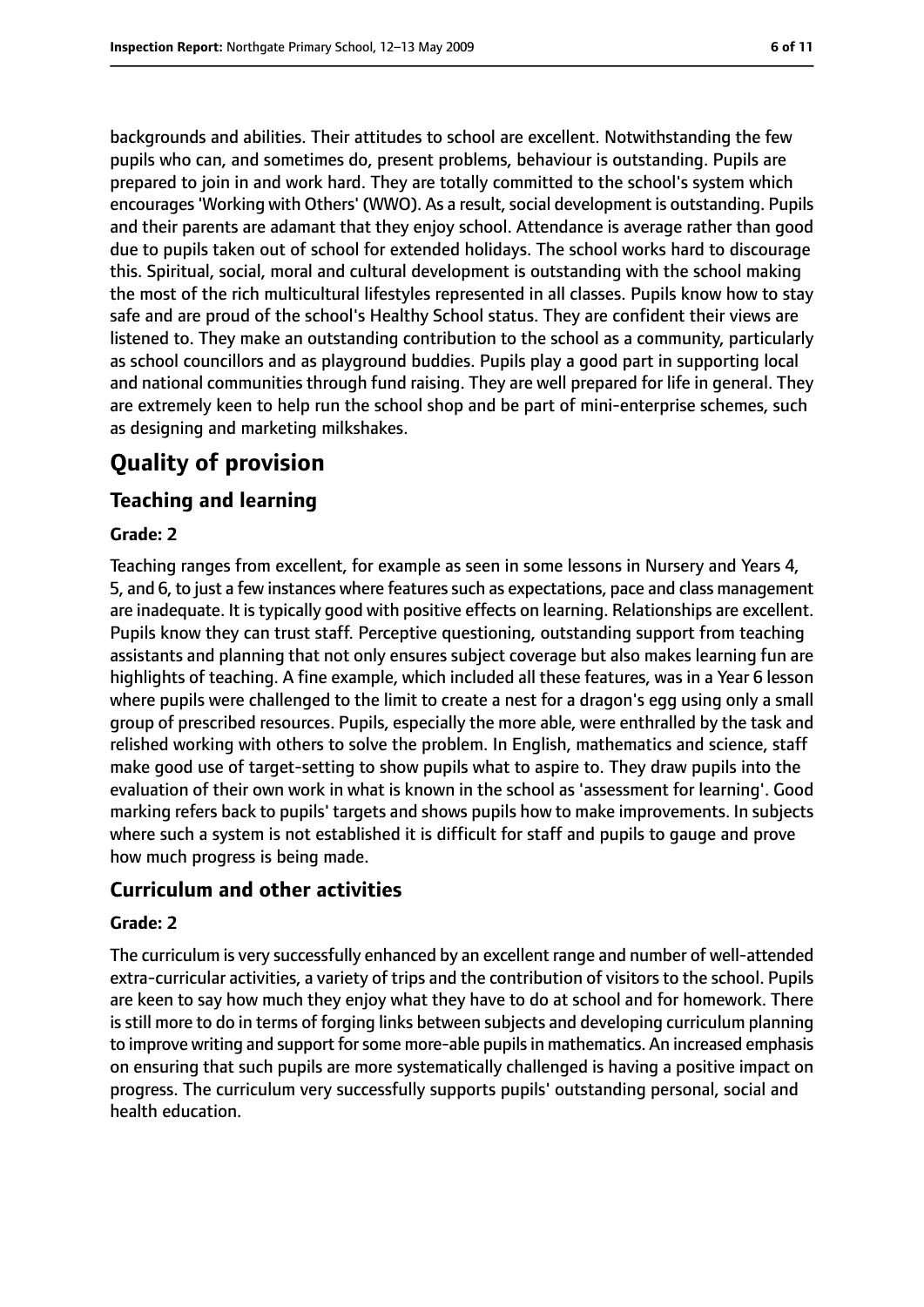#### **Care, guidance and support**

#### **Grade: 2**

Pastoral and physical care is outstanding. Safeguarding procedures are excellent and very effectively underpin the safe, happy environment where pupils flourish. Teaching assistants play a very successful part in supporting pupils, especially those with learning difficulties and/or disabilities and those for whom English is not the first language. As a result, such pupils are fully included and make good and, sometimes excellent, progress in developing communication skills. Pupils who join the school mid-year are well supported. As one parent put it, 'Staff and pupils go out of their way to make sure everyone is welcome.' Support for those with learning difficulties and/or disabilities(especially hearing impairment) is of high quality, with very strong and effective links with health services. Academic guidance is good. Involving pupils in the process of setting targets, monitoring and then evaluating their own performance is effective in English and mathematics and science. This system has been successfully extended to art but is yet to have an impact on pupils' performance in other subjects.

### **Leadership and management**

#### **Grade: 2**

The headteacher's excellent leadership and management have forged the staff and governors into an effective team. There is a clear focus on learning and the progress pupils make in development planning. Senior leaders ensure that the school has educational direction and that challenging targets are set to prompt improvements. The success of this is evident in the rise in standards and increased progress rates over the past two years. Whole school self-evaluation is well managed and clearly identifies strengths and areas for further development. However, the part that middle managers play in this process is limited by their lack of analysis of data concerning achievement and standards. Outstanding management of equality of opportunity means that all pupils, regardless of their background and ability, are fully included. Initiatives to encourage community cohesion are good with outstanding features in how pupils from the wide range of ethnic groups are helped to understand and appreciate different lifestyles and beliefs. The school has good links with schools in other parts of the country. Whilst consideration of international diversity is satisfactory, it is an aspect already identified by the school as in need of development. Governors are very supportive making a good contribution to budget management and the deployment of staff and resources. They are actively involved in monitoring the impact of decisions made on pupils' progress. The governing body is well informed and in a good position to hold the school to account.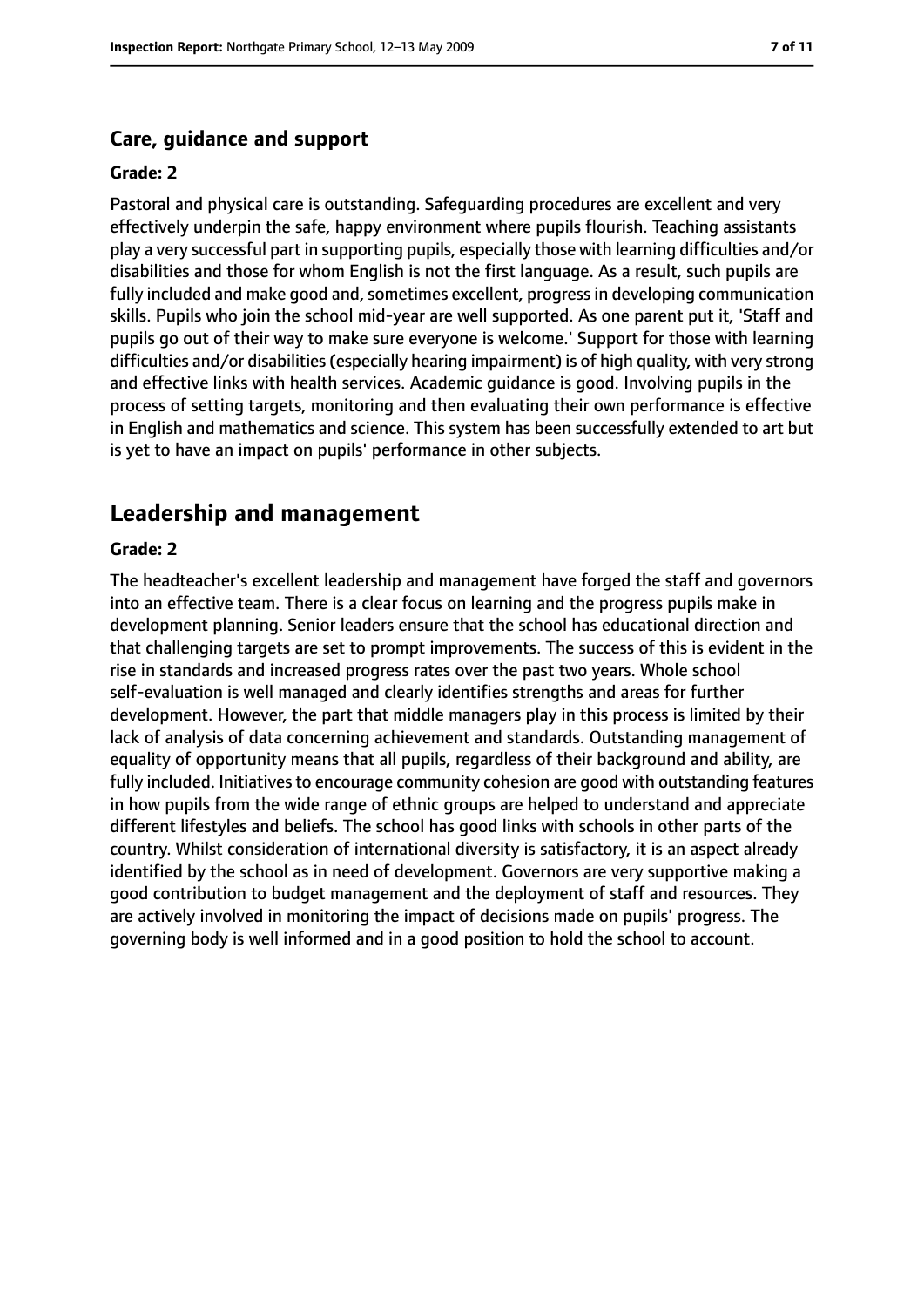**Any complaints about the inspection or the report should be made following the procedures set out in the guidance 'Complaints about school inspection', which is available from Ofsted's website: www.ofsted.gov.uk.**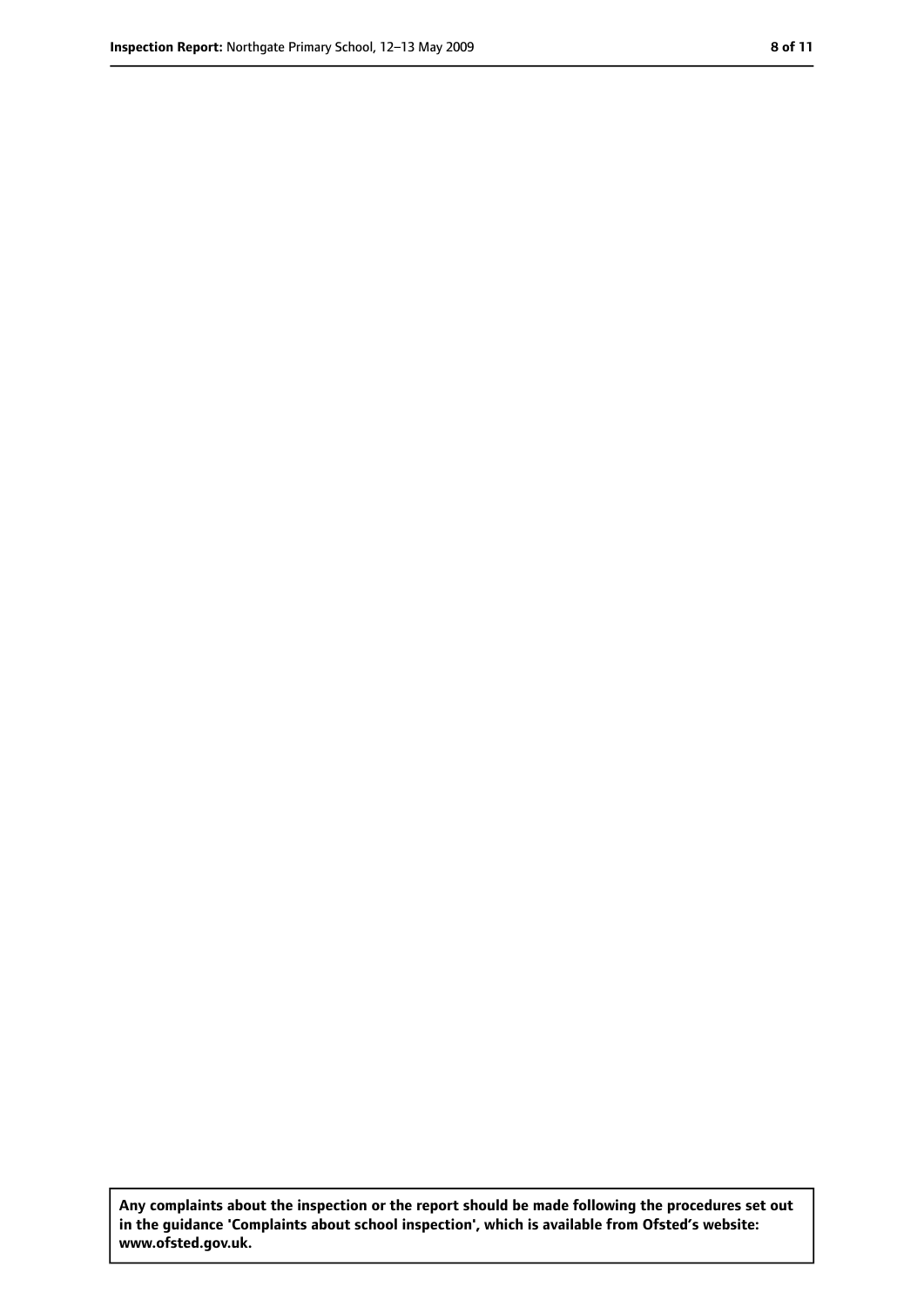# **Inspection judgements**

| ˈ Key to judgements: grade 1 is outstanding, grade 2 good, grade 3 satisfactory, and | School         |
|--------------------------------------------------------------------------------------|----------------|
| grade 4 inadequate                                                                   | <b>Overall</b> |

### **Overall effectiveness**

| How effective, efficient and inclusive is the provision of<br>education, integrated care and any extended services in meeting the<br>needs of learners? |     |
|---------------------------------------------------------------------------------------------------------------------------------------------------------|-----|
| Effective steps have been taken to promote improvement since the last<br>inspection                                                                     | Yes |
| How well does the school work in partnership with others to promote learners'<br>well being?                                                            |     |
| The capacity to make any necessary improvements                                                                                                         |     |

# **Effectiveness of the Early Years Foundation Stage**

| How effective is the provision in meeting the needs of children in the<br>EYFS?                |  |
|------------------------------------------------------------------------------------------------|--|
| How well do children in the EYFS achieve?                                                      |  |
| How good are the overall personal development and well-being of the children<br>I in the EYFS? |  |
| How effectively are children in the EYFS helped to learn and develop?                          |  |
| How effectively is the welfare of children in the EYFS promoted?                               |  |
| How effectively is provision in the EYFS led and managed?                                      |  |

### **Achievement and standards**

| How well do learners achieve?                                                  |  |
|--------------------------------------------------------------------------------|--|
| $\vert$ The standards <sup>1</sup> reached by learners                         |  |
| How well learners make progress, taking account of any significant variations  |  |
| between groups of learners                                                     |  |
| How well learners with learning difficulties and/or disabilities make progress |  |

#### **Annex A**

<sup>&</sup>lt;sup>1</sup>Grade 1 - Exceptionally and consistently high; Grade 2 - Generally above average with none significantly below average; Grade 3 - Broadly average to below average; Grade 4 - Exceptionally low.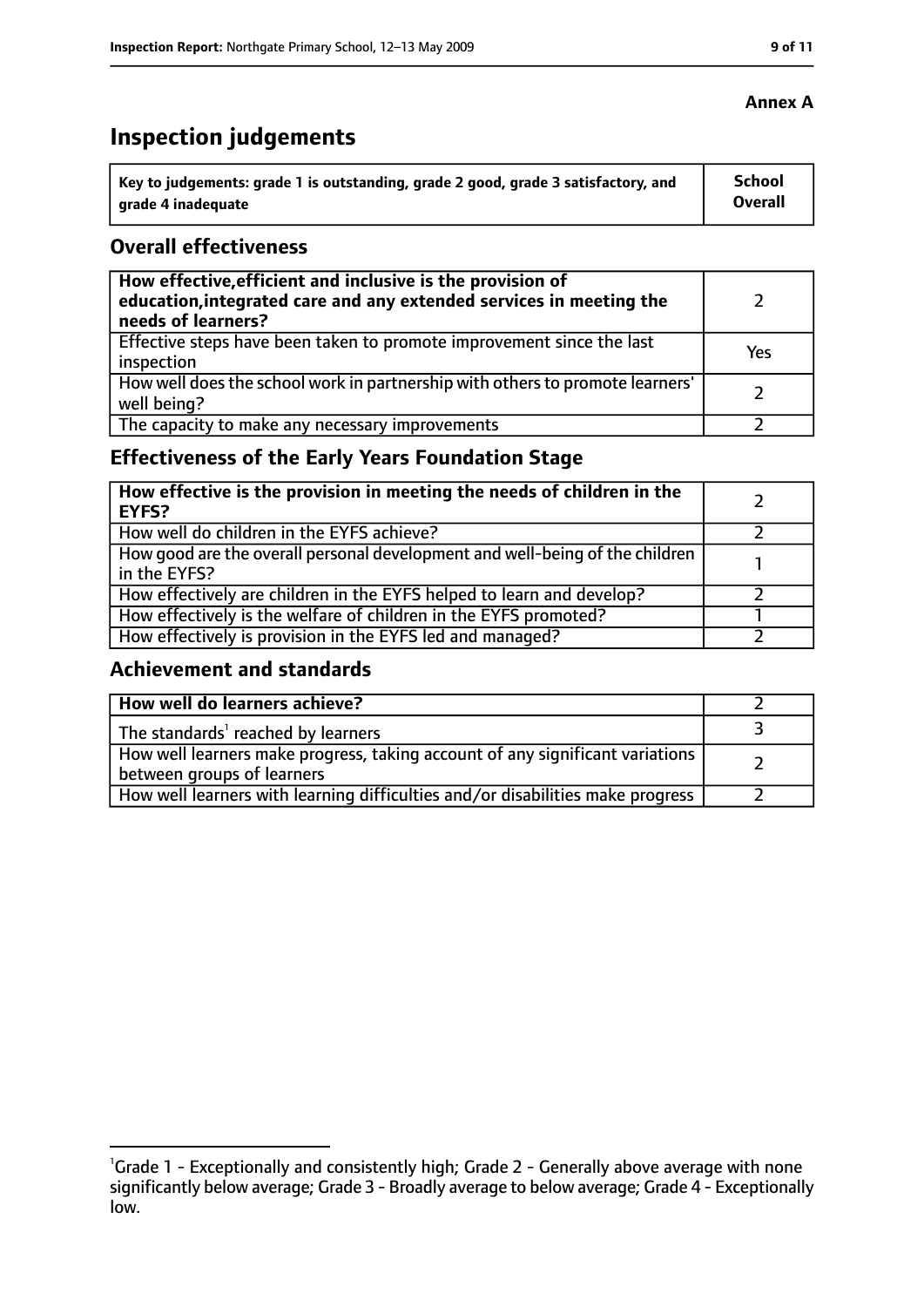# **Personal development and well-being**

| How good are the overall personal development and well-being of the<br>learners?                                 |  |
|------------------------------------------------------------------------------------------------------------------|--|
| The extent of learners' spiritual, moral, social and cultural development                                        |  |
| The extent to which learners adopt healthy lifestyles                                                            |  |
| The extent to which learners adopt safe practices                                                                |  |
| The extent to which learners enjoy their education                                                               |  |
| The attendance of learners                                                                                       |  |
| The behaviour of learners                                                                                        |  |
| The extent to which learners make a positive contribution to the community                                       |  |
| How well learners develop workplace and other skills that will contribute to<br>their future economic well-being |  |

# **The quality of provision**

| How effective are teaching and learning in meeting the full range of<br>learners' needs?              |  |
|-------------------------------------------------------------------------------------------------------|--|
| How well do the curriculum and other activities meet the range of needs and<br>interests of learners? |  |
| How well are learners cared for, quided and supported?                                                |  |

# **Leadership and management**

| How effective are leadership and management in raising achievement<br>and supporting all learners?                                              |     |
|-------------------------------------------------------------------------------------------------------------------------------------------------|-----|
| How effectively leaders and managers at all levels set clear direction leading<br>to improvement and promote high quality of care and education |     |
| How effectively leaders and managers use challenging targets to raise standards                                                                 |     |
| The effectiveness of the school's self-evaluation                                                                                               |     |
| How well equality of opportunity is promoted and discrimination eliminated                                                                      |     |
| How well does the school contribute to community cohesion?                                                                                      |     |
| How effectively and efficiently resources, including staff, are deployed to<br>achieve value for money                                          |     |
| The extent to which governors and other supervisory boards discharge their<br>responsibilities                                                  |     |
| Do procedures for safeguarding learners meet current government<br>requirements?                                                                | Yes |
| Does this school require special measures?                                                                                                      | No  |
| Does this school require a notice to improve?                                                                                                   | No  |